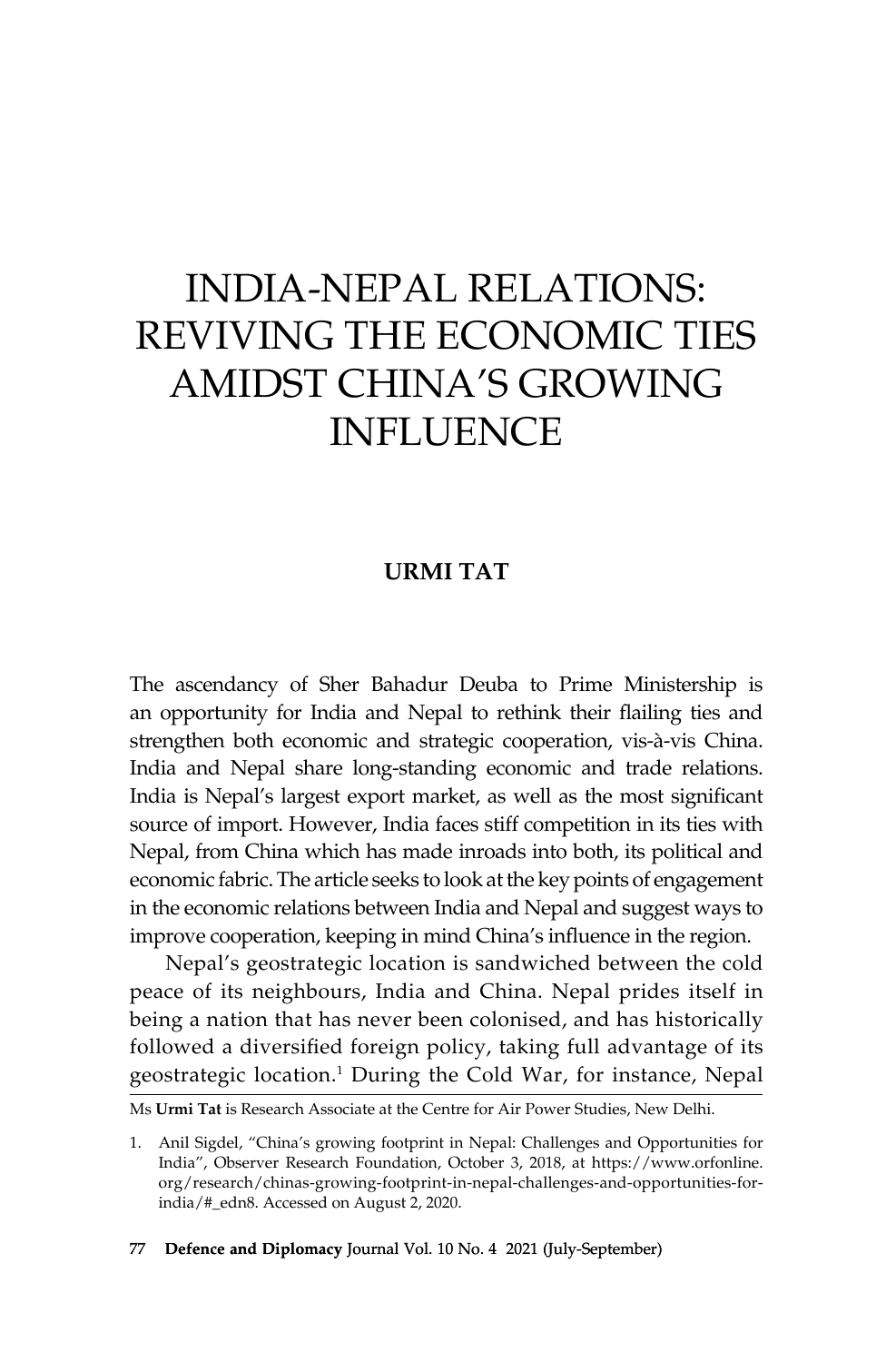accepted aid and assistance from both, the US and Soviet blocs. It focused on a strategy of non-alignment to benefit economically from both sides, much like post-independence India. Thus, given the power asymmetry that Nepal finds itself in today, between India and China, it should be no surprise that it would try to extract maximum gains by playing both sides. Nepal has also been a theatre of economic activity for both India and China, which seek to gain diplomatic leverage with their investments. It is interesting to note that, although Nepal-India ties are historically stronger, China has been able to make quick incursions and initiate several projects in Nepal. The total amount of foreign investment in Nepal, however, is still favourable to India.

## **History of Economic Cooperation between India and Nepal**

Historically, provisions of the 1950 Indo-Nepal Peace and Friendship Treaty formed the basis of future economic cooperation.<sup>2</sup> The outline of the envisaged economic relations can be seen in Articles 2, 5 and 7 of the Treaty. Article 7 states, "The Governments of India and Nepal agree to grant, on reciprocal basis, to the nationals of one country in the territories of the other, the same privileges in the matter of residence, ownership of property, participation in trade and commerce, movement and other privileges of a similar nature."<sup>3</sup> Article 5 grants the Government of Nepal transit rights in terms of import from or through India, of both, commercial products and arms and ammunition.4 Article 2 allays any security concerns by enabling the two countries to inform each other in case of "any serious friction or misunderstanding with any neighbouring State." 5

The provision in the treaty for National Treatment has resulted in significant employment opportunities for Nepalese citizens. It is being estimated that approximately 6 million

<sup>2.</sup> Ibid.

<sup>3.</sup> "Treaty of Peace and Friendship between the Government of India and the Government of Nepal", Ministry of External Affairs, Government of India, July 31, 1950, at http:// mea.gov.in/bilateraldocuments.htm?dtl/6295/.Treaty+of+Peace+and+Friendship. Accessed on September 4, 2020.

<sup>4.</sup> Ibid.

<sup>5.</sup> Ibid.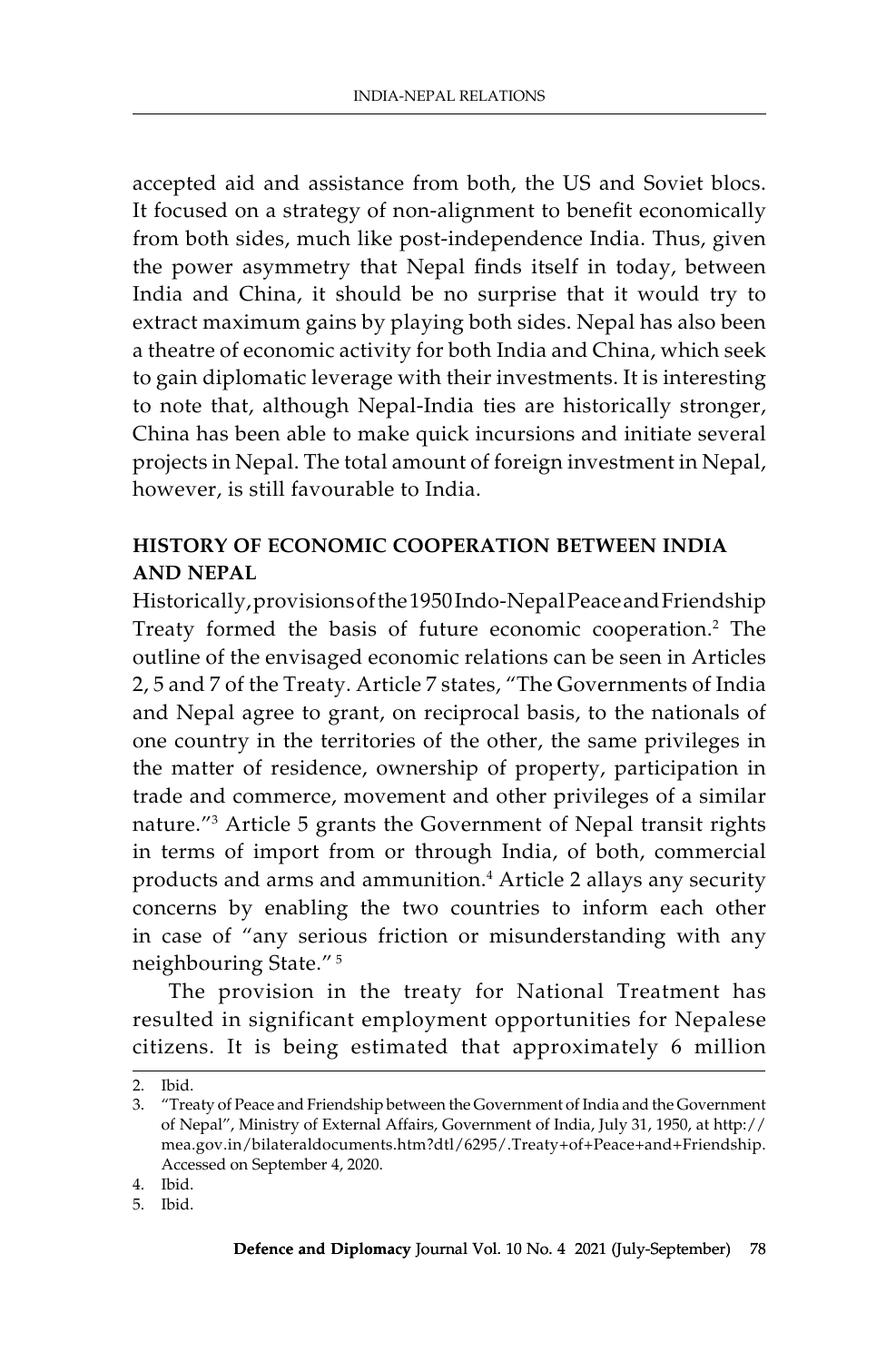people from Nepal are working in India.6 Unsurprisingly, the presence of such a large number of people from Nepal in India has resulted in significant remittances to Nepal, thus benefiting the Nepalese economy.

Despite being a seminal document governing relations between the two countries, the Peace and Friendship Treaty of 1950 is no longer found to be acceptable to the Nepalese political leadership because it feels the treaty is outdated, out of sync with modern times and covers very few economic matters, and thus needs to be redone.<sup>7</sup> To correct the points of discontent in the treaty, an Eminent Person's Group (EPG) was formed by the two governments in 2014. However, the proposals are yet to be accepted and there is a lack of clarity in the overarching nature of friendship between the two countries.

Subsequently, trade relations between India and Nepal have been governed by bilateral treaties of Trade and Transit and Agreement for Cooperation to Control Unauthorised Trade signed in 1971, 1978, 2002, 2009 and 2016.8 Tariff concessions form a crucial part of economic trade and are offered on both primary as well as manufactured products.

Currently, Nepal still relies on India for a major part of its trade. India is the largest trading partner of Nepal. Apart from this, 98 per cent of Nepal's transit trade takes place through India and 65 per cent of Nepal's total trade is with India.<sup>9</sup> So, there is a lot of dependency on India, as far as Nepal's economy is concerned. India in recognition of its long-standing ties with Nepal, has increased its share in financial aid to Nepal by 73 per cent from Rs. 375 crores in 2017-2018 to Rs. 650 crores for the year 2018-2019. Nepal's share

9. Riya Sinha, "The Road from India to Nepal: Development assistance and connectivity projects", The Brookings Institution, April 15, 2020, at https://www.brookings. edu/2020/04/15/the-road-from-india-to-nepal/. Accessed on September 3, 2020.

<sup>6.</sup> "India-Nepal Relations", Ministry of External Affairs, Government of India, February 2017, at http://www.mea.gov.in/Portal/ForeignRelation/India\_Nepal\_ Relations\_11\_04\_2017.pdf. Accessed on July 7, 2020.

<sup>7.</sup> A. K. Bhatt and Narendra Kumar, "Resetting India-Nepal relations to offset Chinese threats", *The Daily Guardian*, November 24, 2020, at https://thedailyguardian.com/resetting-indianepal-relations-needed-to-offset-chinese-threats/. Accessed on July 1, 2021.

<sup>8.</sup> Nisha Taneja, Subhanil Chowdhury and Shravani Prakash, "India-Nepal Economic Cooperation: Towards a New Paradigm", *India Quarterly* 67(2), Indian Council of World Affairs and Sage Publications, 2011.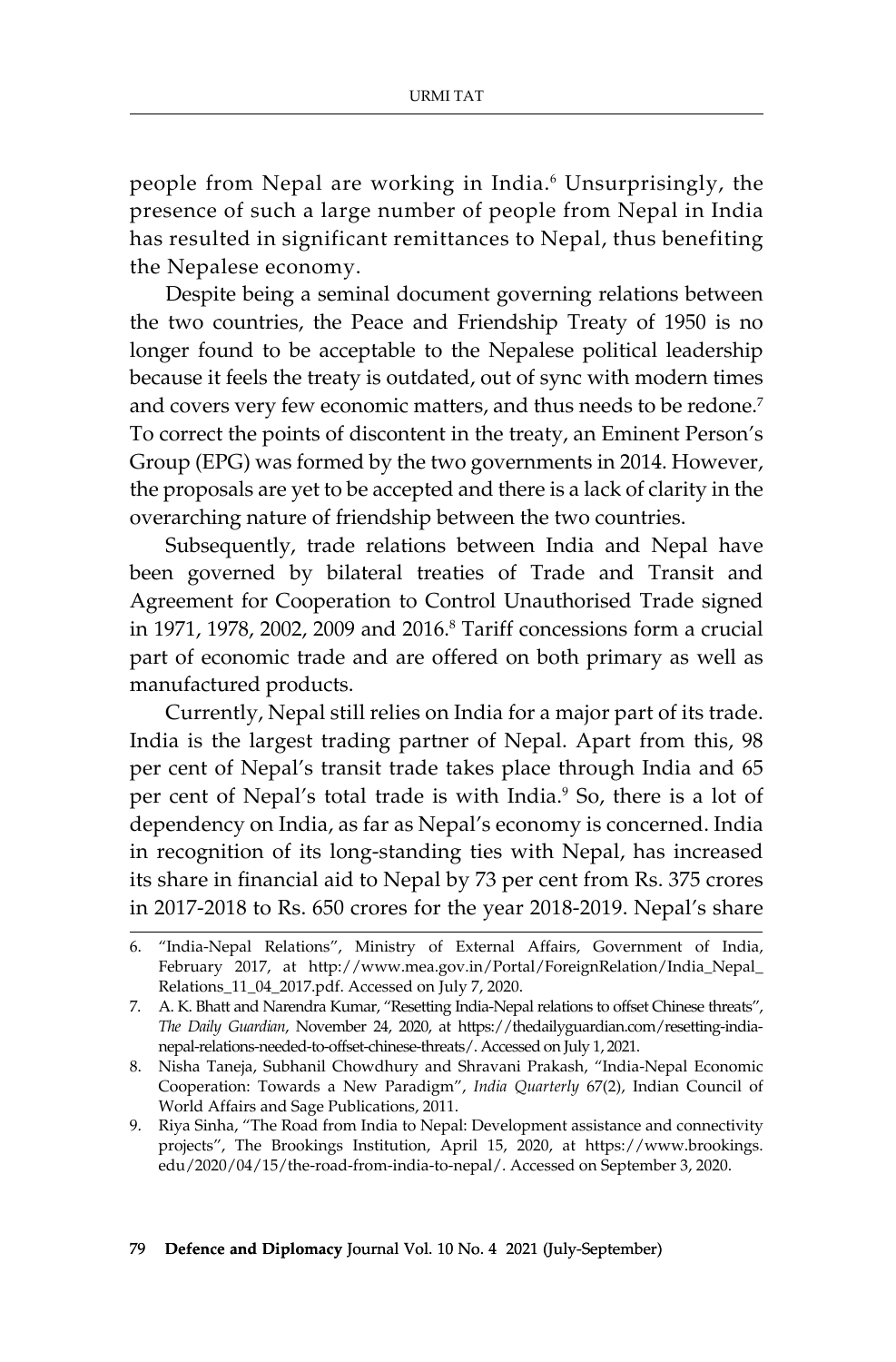in India's total financial aid was 12 per cent in 2017-2018, which stepped up to 18 per cent in 2018-2019.<sup>10</sup>

#### **Sectors of Indian Economic Assistance**

Nepal was the first recipient of India's development assistance in 1951 and, soon after, 75 developmental projects were initiated under the Indian Aid Mission. It was renamed the India Cooperation Mission in 1966. India's objective with its aid programme was to supplement the efforts of the local government in sectors like education, health and infrastructure. India has been actively involved in Small Development Projects which focus on infrastructure and capacity building in areas of education, health and community development and are implemented by local bodies in Nepal.

In terms of *connectivity and infrastructure* projects, one of the largest and pioneering connectivity projects undertaken by India was the Tribhuvan Rajpath. It involved the construction of a 116-km-long highway and was initiated in 1953, and completed in three years.

In the *telecommunications* sector, India provided assistance for laying of the 904 km of Optical Fibre cable along the East-West Highway. For connectivity, India had helped in building and upgrading roads from highways to local rural constructions. It has also been involved with construction of roads along the swampy Terai region of Nepal. Electrification, flood control and drinking water projects have also been undertaken by India even in remote villages in Nepal. As far as *cross-border projects* are concerned, Government of India has committed to provide assistance to Government of Nepal for the establishment of Integrated Check-Posts (ICPs) at four major points along the India-Nepal border.

In terms of training and capacity development, several officers from the Nepalese army are sent to Indian military academies and combat colleges for training. Interpersonal ties between the two armies are also strong due to long established traditions between them. For example, the Indian army has seven Gurkha regiments today, with their individual battalions. Further, the Chief of the

<sup>10.</sup> Hari Bansh Jha, "Chinese Investments in Nepal in the context of BRI", Vivekananda International Foundation, October 11, 2019, at https://www.vifindia.org/article/2019/ october/11/chinese-investments-in-nepal-in-the-context-of-bri. Accessed on January 3, 2021.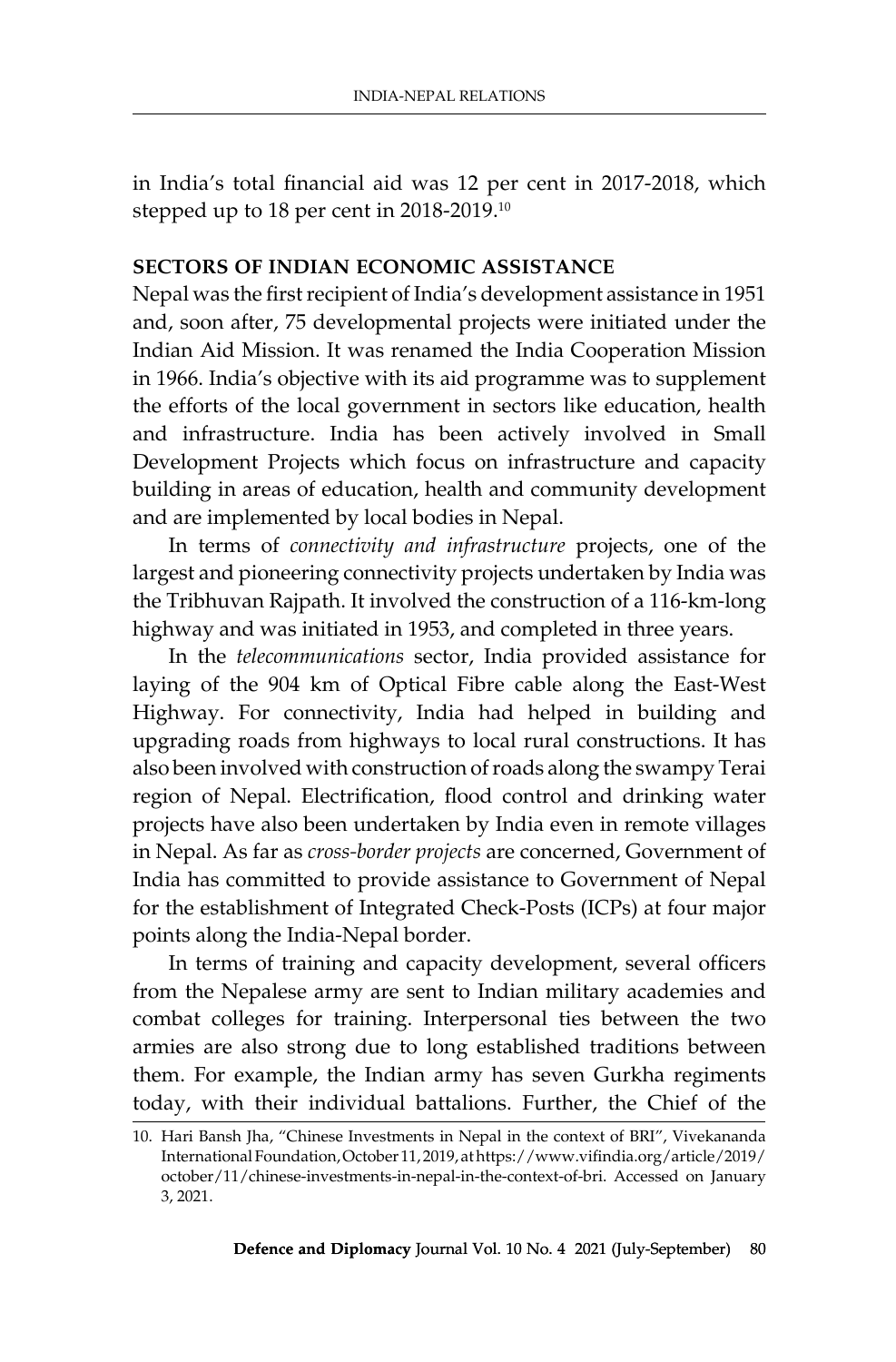Indian army is decorated as an honorary Chief of the Nepalese Army and vice-versa.<sup>11</sup>

Although India does not have a dedicated Humanitarian Assistance and Disaster Relief (HADR) policy, it has often used humanitarian assistance as a means to deepen its bilateral relations in its neighbourhood.<sup>12</sup> This has also been the case with Nepal with respect to flood and earthquake assistance. An interesting aspect about India's HADR involvement is the role of state governments and civil society groups in providing assistance. For example, during the 2015 earthquake in Nepal, religion-based organisations like the Rashtriya Swayamsevak Sangh and bordering states like Uttar Pradesh and Bihar were actively involved in disaster relief operations. This is testament to the proximity of the two countries in terms of their cultural and social connect.

India is also trying to build greater connectivity networks with Nepal, through multilateral projects. With the failure of the SAARC platform for cooperation, regional initiatives like the Bangladesh-Bhutan-India-Nepal (BBIN) corridor and the Bay of Bengal Initiative for Multi-Sectoral Cooperation (BIMSTEC), have taken precedence. Both these forums do not include China and Pakistan and are thus free of the political trappings of SAARC. The BBIN Motor Vehicles Agreement (MVA), for instance, is an initiative to ensure unhindered movement of vehicles between the member countries. It also makes it easier for land-locked countries like Nepal to access the Bay of Bengal ports. A BIMSTEC developmental fund has also been floated to account for the infrastructural needs of the region. The evolution of regional frameworks is a testament to growing economic confidence among member countries and must be realised to their full potential.

#### **The China-Nepal Economic Engagement**

In ancient times, economic diplomacy started off as local trade between Tibet and Kathmandu. The first agreement on economic cooperation was

<sup>11.</sup> Claudia Meier and C. S. R. Murthy, "India's Growing Involvement in Humanitarian Assistance", March 2011, at https://www.gppi.net/media/meier-murthy\_2011\_indiagrowing-involvement-humanitarian-assistance\_gppi.pdf. Accessed on August 13, 2021.

<sup>12.</sup> Arjun Katoch, "A Review of Indian Participation in International Disaster Response", *Delhi Policy Group (DPG)* Policy Note, November 14, 2017, vol. II, issue 8, p. 2, at https://www. delhipolicygroup.org/uploads\_dpg/publication\_file/dpg-policy-note-vol-ii-issue-8-areview-ofindian-participation-in-international-disaster-response-1070.pdf. Accessed on August 13, 2021.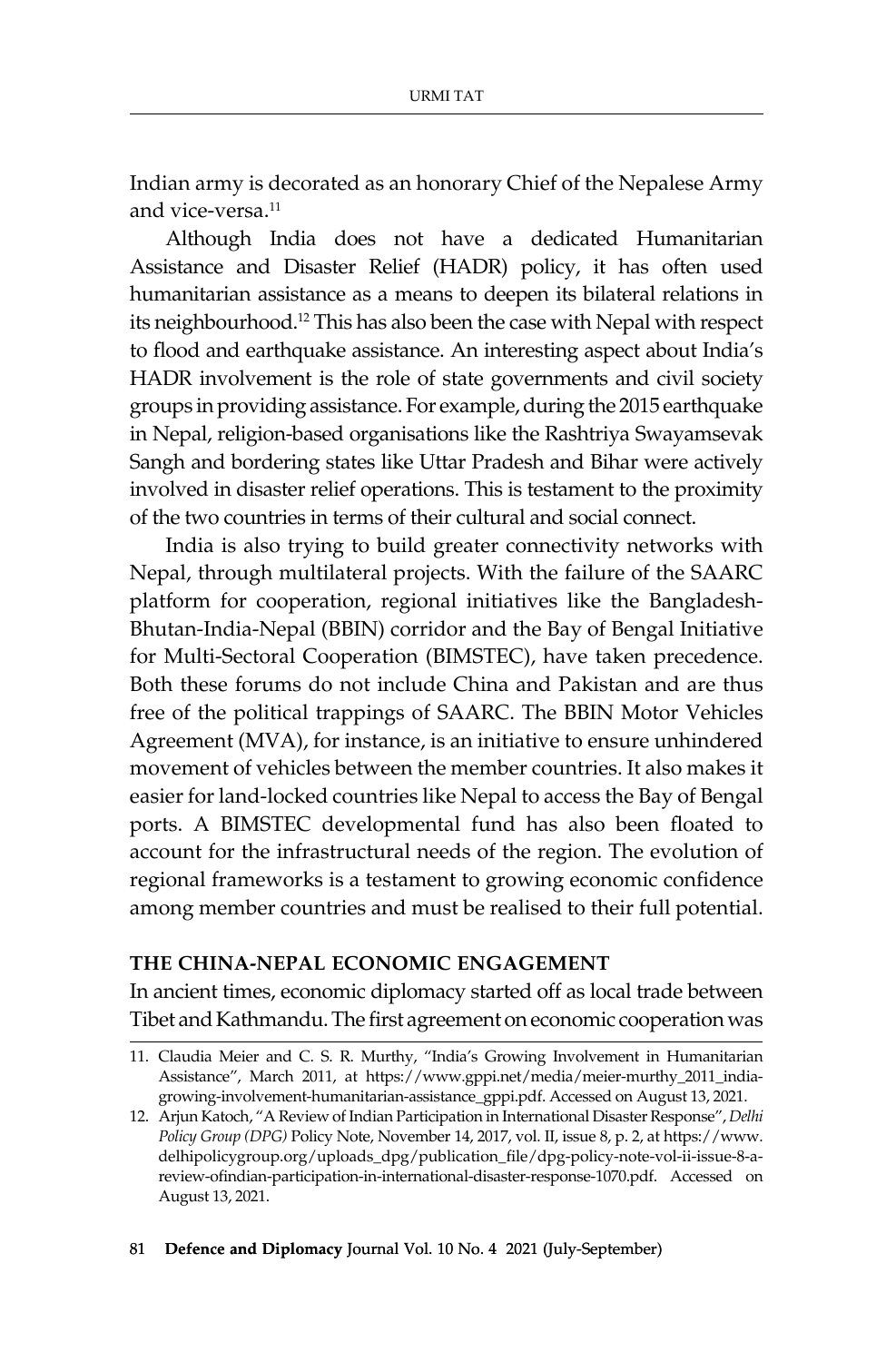the *1956 Agreement on Economic Aid*. An Inter-Governmental Economic and Trade Committee (IGETC) was established in 1982 to facilitate trade and investments, and became a forum for discussions on economic and technical cooperation. The Nepal-China Chamber of Commerce and Industry (NCCCI) founded in 1999, also promotes engagement between companies and entrepreneurs from the two countries.

One of the major turning points in India's relationship with Nepal, and a key inroad for China, was the 2015 blockade on the Madhesi issue. This ensured that relations took a turn for the worst, and the biggest beneficiary, as a result of ensuing tensions, was China. China, on the other hand, was able to use this situation to build closer ties with Nepal and parade as an all-weather partner. Here, New Delhi objected to Nepal's new constitution for allegedly discriminating against the Madhesi ethnic people who have close ties to India. India imposed an unofficial blockade on imports of fuel and essential supplies at a time when Nepal was already reeling from the after-effects of a recent earthquake. China, on the other hand, was quick to step in with emergency oil supplies. The demonetisation exercise further dented relations between the two countries as Nepal relies greatly on remittances from expatriate workers in India.

The inroads made by China was used to aggressively push the Belt and Road Initiative into Nepal. The BRI is China's Marshall Plan in the region and was initiated in 2013. It involves a combination of a 'belt' of overland corridors and 'road' of maritime shipping lanes. Apart from being an economic corridor, it is also seen as a strategic tool since the ports and transport infrastructure being built could be utilised for both commercial and military purposes.

The creation of the Chinese International Development Agency (CIDCA) in 2018 under the broader BRI framework, has given a further impetus to development assistance in Nepal. As of March 2019, the CIDCA has offered to take care of the infrastructural needs of the northern districts of Nepal, which border Tibet Autonomous Region. This also works to undercut the influence of Tibet which has been supplying food aid and other essentials to this region. Chinese aid includes direct development support to local bodies in the 15 districts in Northern Nepal to promote health, infrastructure and education in these districts. China's foray into livelihood missions include the development of three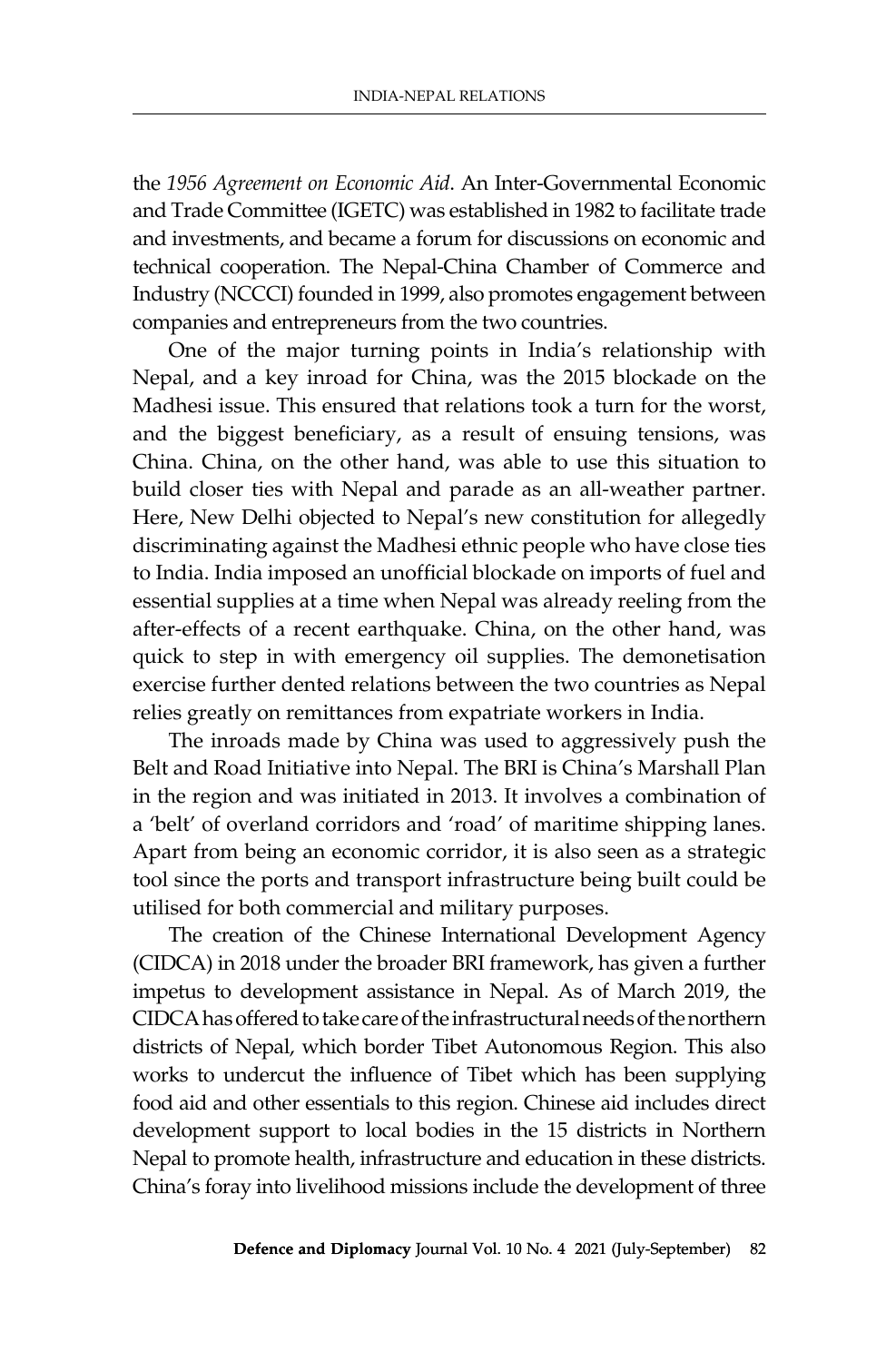North-South corridors in Nepal, namely, Koshi Economic Corridor, Gandaki Economic Corridor and Karnali Economic Corridor in order to create jobs and improve local livelihood, and stimulate economic growth and development. Further, the upgradation of the technical skill set of those working on rail, road, tunnel engineering and shipping projects, has also been promised by the Chinese. China has gone on to make investments in connectivity that go beyond railways and transport. In 2018, a fibre optics link was inaugurated and Huawei also concluded a deal to develop a 4G network.

Involvement in the BRI was considered important for Nepali policymakers as it appeared to provide innumerable opportunities to sharpen its domestic infrastructure. The two sides have already concluded trade and transit agreements, and Nepal is eyeing connections with the Chinese market and oil refineries as well as the global supply chain via Chinese ports.

The overall economic framework for the projects undertaken in Nepal has been institutionalised with the Nepal-China Joint Commission on Economy and Trade. Under its aegis, Nepal and China will establish a working group on investment cooperation and another on trade, headed by top officials, in order to boost trade and investment.

In terms of investments in the energy sector, China has been involved in several hydropower projects. Nepal lacks the capital and technology to build large dams and other water projects and also needs a buyer for its hydropower. As of last year, Nepal's Hydroelectricity Investment and Development Company Ltd. (HIDCL) and Power China have entered a joint venture to build two hydropower projects in Nepal.<sup>13</sup>

China does not enjoy historical and people-to-people contacts with Nepal on the same level that India does. However, it is no stranger to deploying long-term economic and infrastructural aid. The Chinese design in Nepal includes scaling up its road and network connectivity projects including a railway line between Tibet and Kathmandu, which looks to have geopolitical and geo-economic implications for

<sup>13.</sup> Joint Statement between Nepal and the People's Republic of China, at https:// mofa.gov.np/joint-statement-between-nepal-and-the-peoples-republic-of-china-2/. Accessed on June 3, 2020.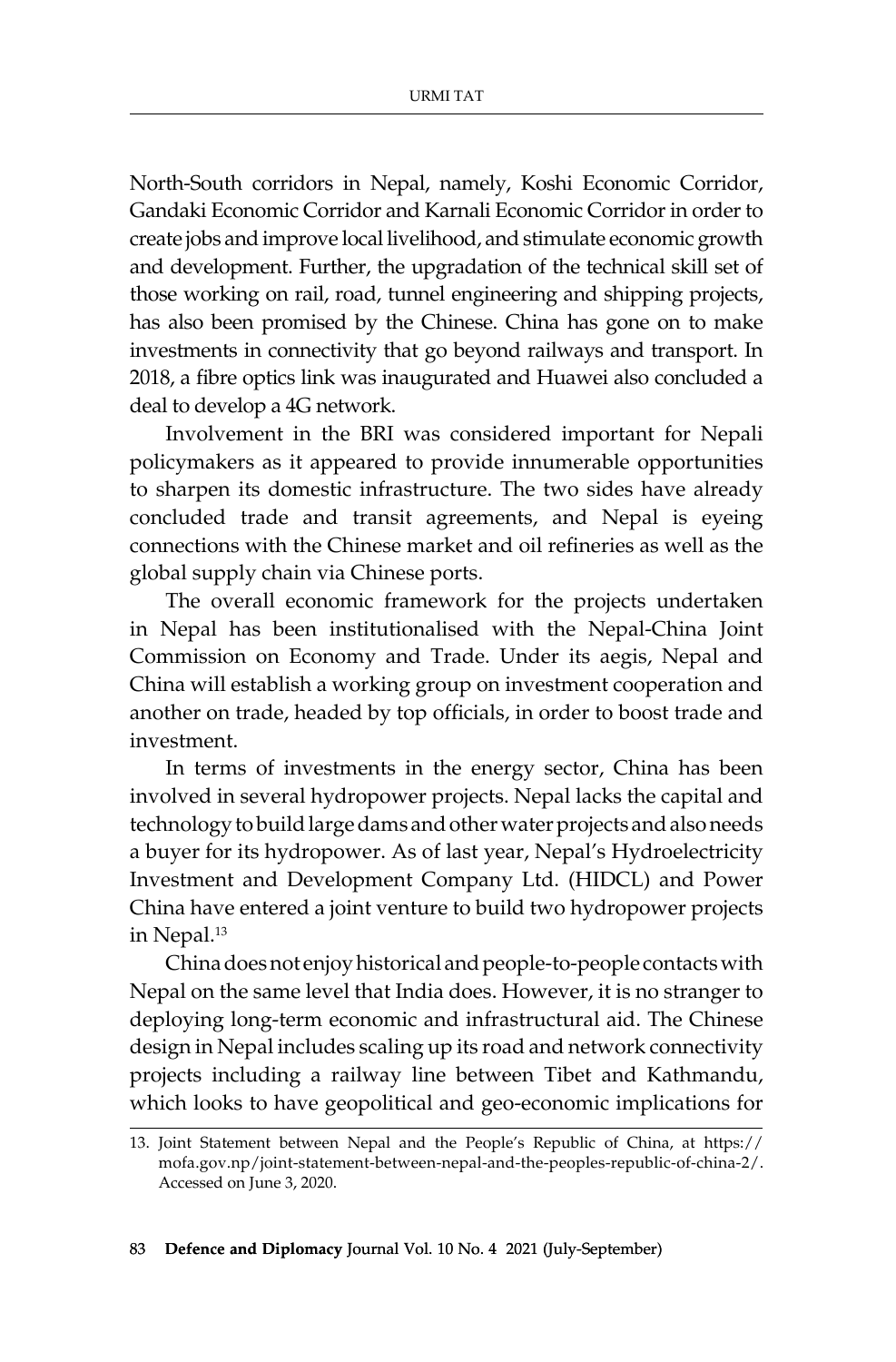India. China has also proposed several multilateral frameworks, such as the Trans-Himalayan Developmental Cooperative Framework, which places Nepal in the centre stage. Despite China's push towards greater connectivity, it still needs to overcome certain challenges posed by geography. For instance, the economic viability of such projects is contingent on tapping into the Indian market. Further, the connectivity projects traverse the Terai region, whose inhabitants have close cultural ties with India.

#### **The Way Ahead in India-Nepal Relations**

The COVID pandemic has painted a gloomy picture to the world economy as it has led to supply, demand and financial shocks from extensive lockdowns and distancing measures. The effect of the pandemic is slated to drive more than 49 million individuals into extreme poverty due to job losses and lack of access to basic resources.14 The issue is more acute in South Asia due to the large and dense population, weak social protection systems and high poverty rates.15 As India inches towards recovery, it is important for it to strengthen its outreach to its neighbours to ensure a swift and collective economic resurgence.

Nepal's economic ties with India need to be focused because of the looming post-COVID scenario. The envisioned growth rate of 8 per cent for 2021 looks highly unlikely. The widening fiscal deficit could look to expand even further with the government having to spend more to bail out troubled sectors. It could also mean greater overseas borrowing, thus increasing its debt burden. Post the 2015 earthquake in Nepal, the Himalayan country had seen a new robustness to its economy, with an increase in reconstruction aid, high electricity production, and an increase in big infrastructure projects. However, this pace is set to slow down, due to a loss in revenue via remittances from Nepalis working abroad and a slowdown in the tourism sector.

<sup>14.</sup> Golam Rasul et al., "Socio-economic Implications of COVID-19 Pandemic in South Asia: Emerging Risks and Growing Challenges", *Frontiers in Sociology*, US National Library of Medicine, February 24, 2021, at https://www.ncbi.nlm.nih.gov/pmc/ articles/PMC8022444/. Accessed on June 29, 2021.

<sup>15.</sup> Arti Yadav et al., "Socio-economic scenario of South Asia: An Overview of Impacts of COVID-19", *South Asian Survey* 28, no. 1, pp. 20-37, February 23, 2021, at https:// journals.sagepub.com/doi/10.1177/0971523121994441. Accessed on June 29, 2021.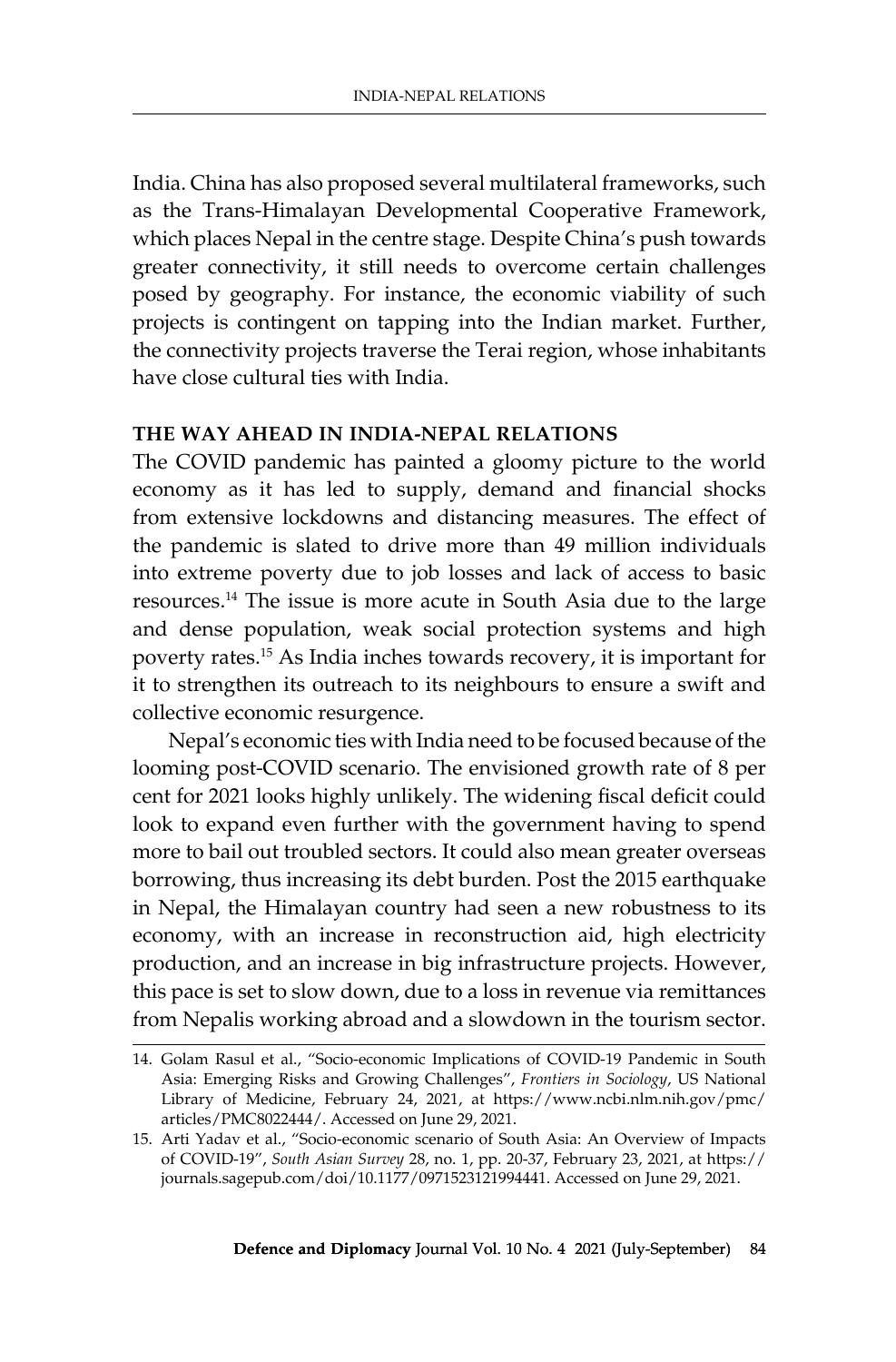This may be an opportunity for its neighbours like India and China to expand support to Nepal.

One of the key areas for future engagement would be cooperation in the *power sector*. This would involve building cross-border transmission lines, allowing greater access for Nepal-based power producers to the Indian market and even developing an integrated grid. Further, although hydropower cooperation has historically been a key point of engagement, timely *project completion* is important for the Indian government as China has simultaneously been able to make inroads into the hydropower sector in Nepal. Apart from the hydropower sector, India has signed ambitious MoUs in the transport sector with Nepal. For example, MoUs for building the Raxaul-Kathmandu broad gauge railway link and agreements in principle to allow Nepal to use three inland waterways (Kolkata-Kalughat, Raxaul; Kolkata-Sahebgunj; Kolkata-Varanasi-Raxaul) have been decided but need to be implemented in a phased, comprehensive and time-bound manner.

For Nepal, its *trade deficit* with India has been a major point of concern. Among the factors responsible for this are the lack of competitiveness of Nepali goods in the Indian market, administrative hassles and large amount of unauthorised trade via open borders.<sup>16</sup> Options that can be explored to remedy the situation include increasing value addition capacity to products being exported from Nepal, prioritising goods with competitive advantage, such as shawls, handicrafts and carpets which are labour-intensive products, among others.

India's trademark *skill development* projects in Nepal can also be made more robust with the changing times. Training in new age skills like Artificial Intelligence and robotics can provide an important skill set to the youth to tackle the challenges of future jobs. Engaging *multilateral platforms* devoid of the China factor, such as BIMSTEC is also key to progress relations. The feasibility of a BIMSTEC FTA must be undertaken in order to provide optimal trade opportunities in the region.

<sup>16.</sup> Manish Jung Pulami, "Nepal's increasing Trade Deficit with India and Bangladesh", *The Kootneeti*, June 7, 2020, at https://thekootneeti.in/2020/06/07/nepals-increasingtrade-deficit-with-india-and-bangladesh/. Accessed on December 5, 2020.